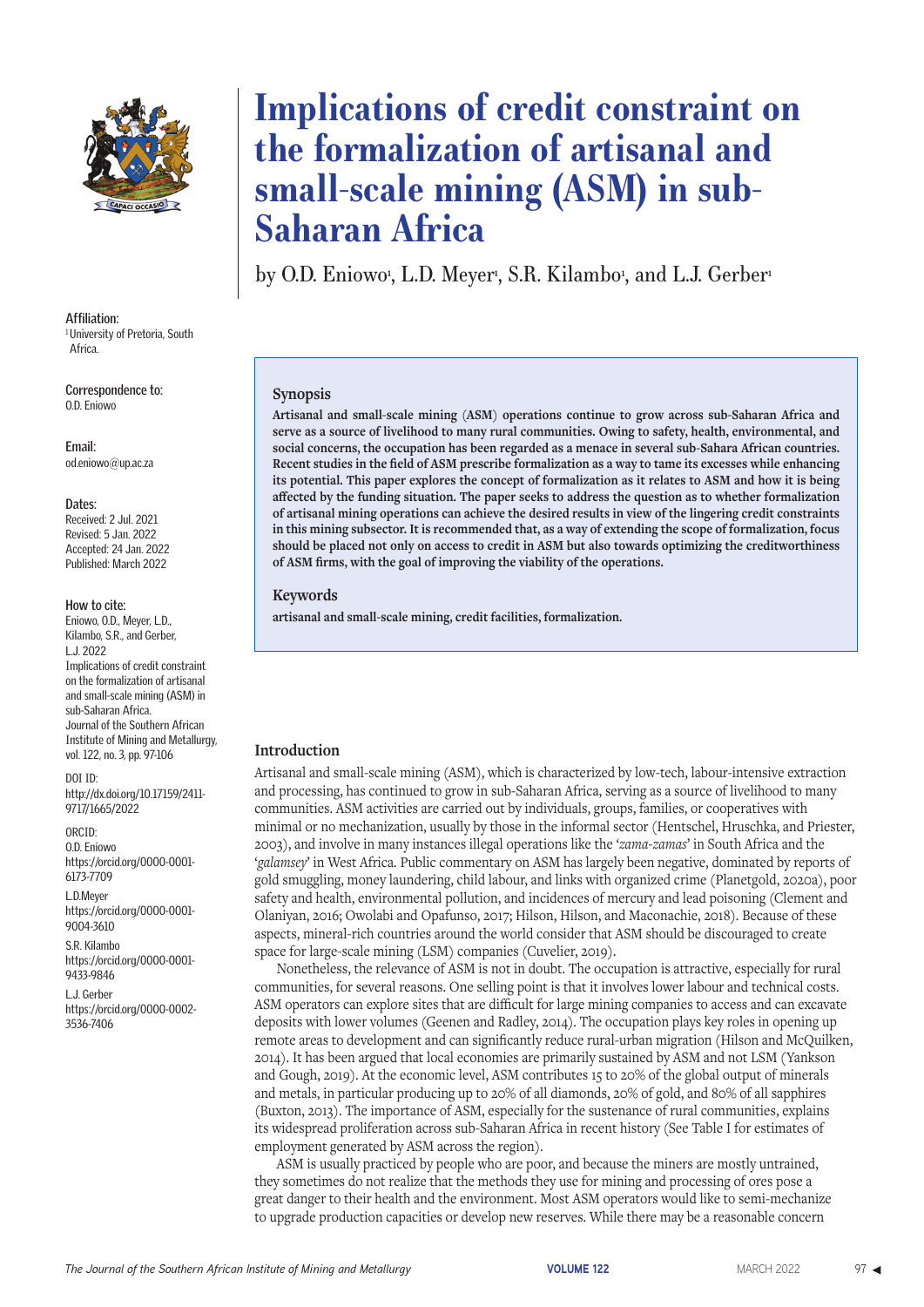*Table I*

 **Estimate of ASM employment showing minerals mined in selected sub-Saharan African countries (Intergovernmental Forum on Mining, Minerals, Metals and Sustainable Development (IGF), 2018)**

| Country                  | Directly working in ASM | <b>Estimated number of dependents</b> | Main minerals mined by ASM         |
|--------------------------|-------------------------|---------------------------------------|------------------------------------|
| Angola                   | 150 000                 | 900 000                               | Diamonds                           |
| Burkina Faso             | 200 000                 | 1000000                               | Gold                               |
| Central African Republic | 400 000                 | 2 400 000                             | Gold, diamonds                     |
| Chad                     | 100 000                 | 600 000                               | Gold                               |
| Côte D'ivoire            | 100 000                 | 600 000                               | Gold, diamonds                     |
| DRC                      | 200 000                 | 1 200 000                             | Diamonds, gold, coltan             |
| Eritrea                  | 400 000                 | 2 400 000                             | Gold                               |
| Ethiopia                 | 500 000                 | 3000000                               | Gold                               |
| Ghana                    | 1100000                 | 4 400 000                             | Gold, diamonds, sand               |
| Guinea                   | 300 000                 | 1500000                               | Gold, diamonds                     |
| Liberia                  | 100 000                 | 600 000                               | Gold, diamonds                     |
| Madagascar               | 500 000                 | 2500000                               | Coloured gemstones, gold           |
| Malawi                   | 40 000                  |                                       | Coloured gemstones, gold           |
| Mali                     | 400 000                 | 2 400 000                             | Gold                               |
| Mozambique               | 100 000                 | 1 200 000                             | Coloured gemstones, gold           |
| Niger                    | 450 000                 | 2700000                               | Gold                               |
| Nigeria                  | 500 000                 | 2500000                               | Gold                               |
| South Africa             | 20 000                  |                                       | Gold                               |
| Sierra Leone             | 300 000                 | 1800000                               | Gold, diamonds                     |
| South Sudan              | 200 000                 | 1 200 000                             | Gold                               |
| Tanzania                 | 1500000                 | 9 000 000                             | Gold                               |
| Uganda                   | 150 000                 | 900 000                               | Gold                               |
| Zimbabwe                 | 500 000                 | 3000000                               | Gold, diamonds, coloured gemstones |

in some quarters that artisanal miners lack the skills required to operate better technology (as expressed in Saldarriaga-Isaza, Villegas-Palacio, and Arango, 2013), there are instances where they are quite knowledgeable in the use of technology and may have perhaps seen its use in neighbouring mine sites (Perks, 2016). Yet, without financial resources, they are forced to make do with what is readily available. Thus, in this case, the main bottleneck is the lack of resources to be able to adapt and replicate better mining techniques and equipment.

Given the potential of ASM, academic discussion as to the way forward has been largely on the formalization of the industry. Formalization, in this context, includes efforts to legalize ASM activities, where ASM is conducted on an illegal basis. It typically involves demanding that miners secure the required permits, in line with the law, and launching programmes which foster technical and/or financial support for licensed miners, among others (Hilson, 2020). There have been genuine attempts by governments across sub-Saharan Africa to formalize ASM operations (Siwale and Siwale, 2017). These efforts have yielded some progress, with widespread granting of licenses to artisanal and small-scale miners and reports of some governments designating and allocating mineralized land specifically for ASM operations (Fold, Jønsson, and Yankson, 2014). There are instances, as is the case in South Africa, where the ASM sector was profiled by the national government as an intervention to develop local economies. Nevertheless, the question of the viability and sustainability of ASM operations still persists (Perks, 2016; Planetgold, 2020a). Along this line, this article examines access to credit for ASM operations and its implication for attempts at formalization across sub-Saharan Africa.

This paper is a review of literature that covers selected articles on ASM in the past four decades, which is generally regarded as

the period of widespread proliferation of ASM operations in sub-Saharan Africa and across the developing world<sup>1</sup>. Specifically, the review focuses on selected articles that discuss access to credit for artisanal miners<sup>2</sup> in relation to formalization of the ASM sector within the stated timeframe. Its purpose is to draw attention to the gap in the funding mechanism of ASM. This is achieved by first exploring the existing funding mechanisms for ASM, then using these lessons to discuss the need to expand the scope of formalization efforts to capture access to credit and enhance the ability of ASM operators to attract forming lending. Thus, the major themes in this paper include a review of the existing funding mechanism for ASM operations, implications of ASM credit constraint, the concept of formalization, access to credit, and discussion of the findings.

# **Existing funding mechanisms for ASM operations**

A review of empirical findings on available funding for ASM activities indicates that the bulk of the operations are selffinanced. They also obtain funding from other sources. The funding sources, their structure, benefits, and drawbacks are further explored below.

# *External informal financing*

One of the most common sources of funding for artisanal mining across sub-Saharan Africa and other developing countries is what can be termed 'external informal financing'. It typically involves

<sup>1</sup>This review paper forms the background to a doctoral research programme being carried out in the Mining Engineering Department at the University of Pretoria <sup>2</sup>While different forms of classification are used in the literature, in this article, 'artisanal mining', 'small-scale mining', and 'artisanal and small-scale mining' (ASM) are all used interchangeably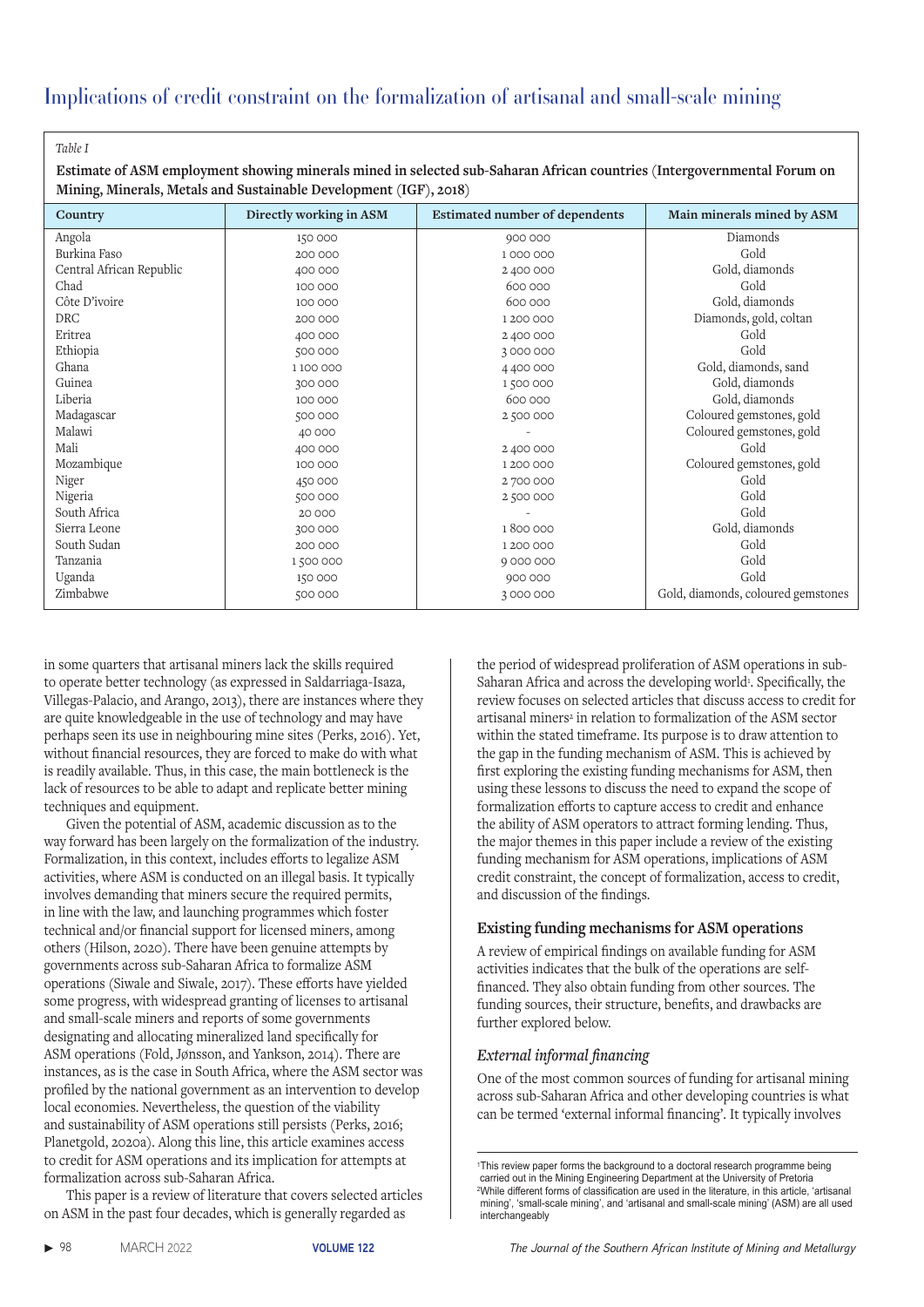miners receiving funds for investment from external sponsors who have interest in the mineral to be mined. Mostly, these sponsors are buyers who provide investment capital to miners in exchange for an agreement that the miner will sell the mineral produced to them, usually below the market price.

Varying viewpoints have been expressed in the literature about external informal financing. The perception of its importance in sub-Saharan Africa seems to deviate from the view in some other developing countries. As an illustration, Verbrugge (2014) provides a positive impression based on his experience exploring informal financing arrangements in Southern Philippines. In this financing arrangement, described in the study as 'back-financing', the financier retains about two to three shares of the ore proceeds after deducting operational expenses and the landowner's share, then leaves the remaining share to the miner. Verbrugge (2014) argues that artisanal gold mining is a dangerous operation and miners may follow the veins of gold deeper into the earth, which increases the risks of flooding or collapse of the tunnel. At this point, the ability to continue with the operation usually depends on the availability of cash to provide reinforcement and other equipment. The intervention of external financiers therefore becomes very helpful. In this case study, it is further argued that the benefit of such arrangement is that the risks are shared among the participants in the investment, and this enables the miners to continue with their operation, focusing on the mining activities and not needing to worry about subsistence needs.

However, across sub-Saharan Africa, the findings of empirical studies on informal financing arrangements are rarely positive. For example, Perks (2016), who looked at informal financing arrangement in Tanzania and Rwanda, asserts that the way such finance and trade relations are structured usually leads to artisanal miners receiving less than the market value for their products. In this case study, it is argued that the absence of formal financing opportunities and technological support has pushed miners to adopt short-term mineral extraction strategies which rely on informal arrangements with outside financiers, traders, and sometimes large-scale mining companies in order to access the global mineral market.

Hilson and Ackah-Baidoo (2011) document how artisanal miners in Ghana rely on sponsors for loans to acquire crushers, pumps, and generators. These sponsors usually require high interest rates from the miners, in addition to the precondition that miners agree to sell their produce to the sponsors on 'inequitable terms'. There are instances where sponsors (who are also buyers) ask for a price cut of up to 10–15% less than the market rate (*ibid*.). Consequently, the report of the Intergovernmental Forum on Mining, Minerals, Metals and Sustainable Development (2018) asserts that the financiers, which the study described as 'power holders' in ASM, make the largest share of profit, while those doing the work on the ground barely make enough to survive. This led Perks (2016) to argue that such a form of capitalization prevents the miners from having the decision-making power to plan far into the future on their business. Fold *et al*., (2014) used these lessons to justify why interventions downstream in the gold value chain, on access to mineral markets, could facilitate the formalization efforts upstream for artisanal miners.

The body of literature further discusses the potential for vested interests of financiers to subvert ASM formalization by governments and funding agencies such as the World Bank. Perks (2016) again illustrates how middlemen and financiers opposed technical and financial assistance by the World Bank to artisanal miners in Tanzania in 2014. These actors, who pre-finance a large

majority of the gold mines in the country, considered outside assistance as damaging to their monopoly on gold supplies from the artisanal mine sites.

While some documented cases expose the opportunistic tendencies of financiers to exploit the informal nature of ASM, there are instances where legitimate license-holders who are not able to acquire the funds needed to advance their operations willingly make way for artisanal miners on their concession areas, just so they can have access to the mineral to be mined. Based on experience in Uganda, Siegel and Veiga (2009) provide a tale of how a small-scale license holder who could not afford to employ a formal mining crew allowed 'illegal' miners to trespass on his concession area, while supporting them with tools and meals, with the agreement to purchase the gold they produce. The study argues that such a scenario underscores the flaw in formalization efforts where the licensee 'remains unable to access technical and financial resource(s) to advance his operation beyond the liveand-go-on artisanal stage' (Siegel and Veiga, 2009, p. 54).

#### *Donor interventions*

Another major source of funding for ASM operations is through grants by international and domestic donor agencies. Some of these grant schemes are carried out by the donor agency in collaboration with the host government. A typical example of such donor initiatives is the World Bank support in Nigeria, which has a budget of US\$120 million under the Sustainable Management of Mineral Resources Project (SMMRP), of which US\$10 million was earmarked for ASM (Oramah *et al*., 2015). According to the Intergovernmental Forum on Mining, Minerals, Metals and Sustainable Development (IGF, 2018), the SMMRP ran from 2004 to 2012 in Nigeria, provided 245 grants to 147 ASM cooperatives and 98 community entities, and included projects to enhance granite, gravel, sand, and laterite quarrying. A similar World Bank SMMRP scheme in Uganda is documented in IGF (2018), which ran from 2003 through 2011. To access this grant, miners only needed to form groups and be further trained on financial management and procurement. The IGF (2018) noted that the scheme motivated several ASM groups to start village savings and loans associations that could provide small loans to members in times of need (*e.g*. to pay children's school fees, build houses, *etc*.).

In Tanzania, Pedersen *et al*. (2019) examined a World Bank intervention programme, again through SMMPR, and identified its positive contributions. The donor intervention supported current efforts to upgrade the ASM industry, which also fits into the current resource nationalism agenda of the country. Some previous donor initiatives targeting ASM in Tanzania include the Global Mercury Project (GMP) and initiatives by domestic NGOs. It is noted that 'by systematically working with the state institutions that control the sector, the SMMRP has been by far the most far-reaching and potentially impactful support programme' (Pedersen *et al*., 2019, p. 343). This argument underscores the role of the state in intervention programmes and why any such programme must be captured along the line of formalization.

It is noteworthy, that donor grant funding is helpful in the short term, but it usually fails to align with a business-led approach to develop sustainable long-term solutions. Additionally, as expressed in Siegel and Veiga (2009), donor interventions by international development agencies often come in the form of limited-term 'grants' and not 'loans'. It has been suggested that a more sustainable approach would be for development agencies to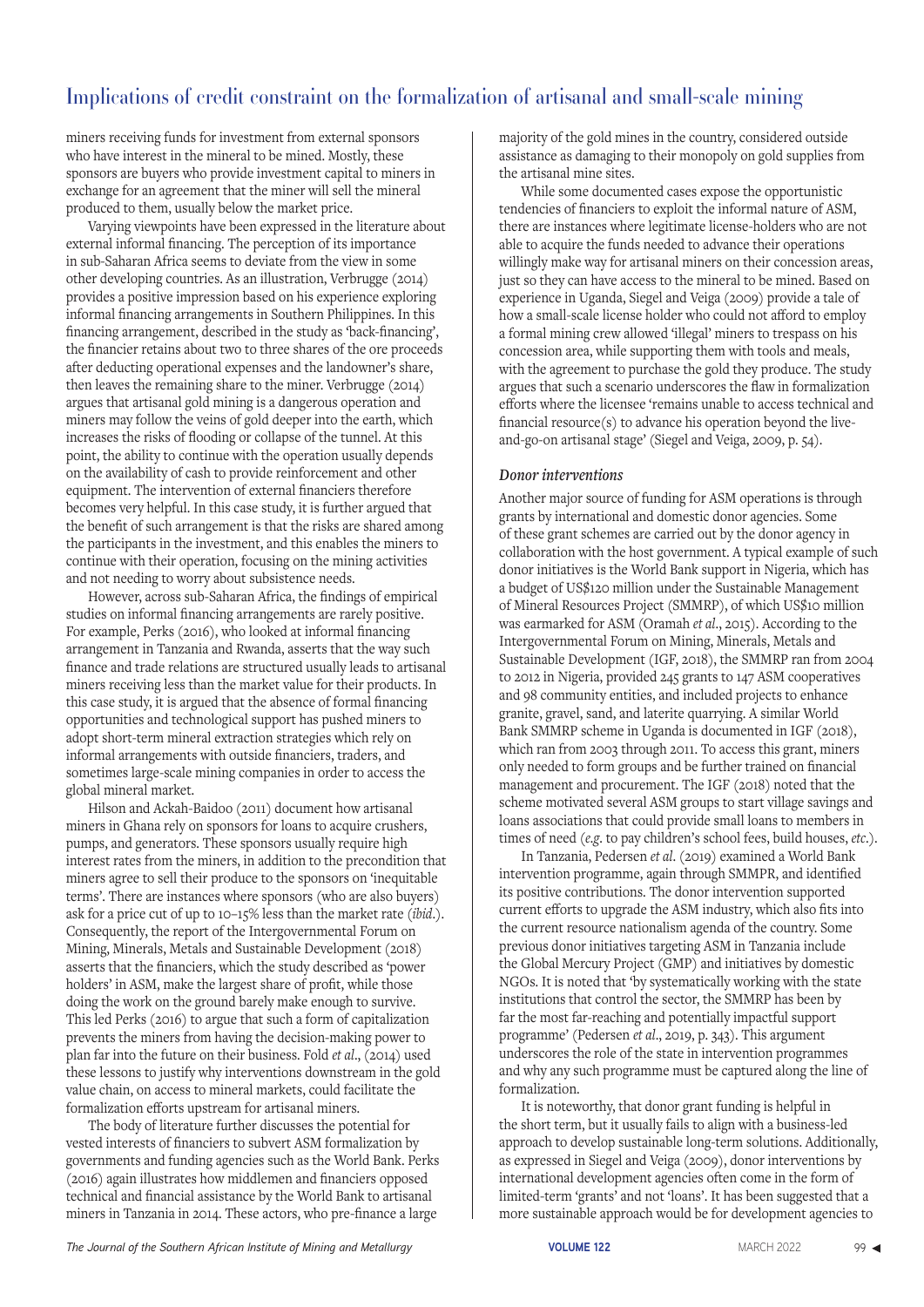actually lend to miners as a way of addressing the capital shortfall. This can better enhance the viability of such operations. Another drawback is that competition for grants is very stiff. Thus, even when a miner manages to present every requirement, a grant is still not assured.

# *Government loan facilities*

Siegel and Veiga (2009) drew evidence from Namibia and Mozambique on the implementation of government loan facilities to ASM. In Namibia, the government provided US\$92 million in loans through the Mineral Development Fund for projects, with emphasis on the sinking of shafts, exploration, and mine expansion. The loans were provided at low interest rates, with generous repayment periods and minimal bureaucratic overheads. The loan scheme has recorded a 92% repayment rate. A similar fund was provided in Mozambique which offered credit facilities, provided miners could show a mining license, feasibility study, plan for repayment, and proof of collateral (20% of the loan amount) (Siegel and Veiga, 2009). The key takeaway from these loan schemes is that they were relatively successful.

Planetgold (2020b) reports a similar loan scheme in Ghana, *circa* 2005, where the government provided loans to small-scale miners amounting to US\$500 000. The loan was provided through the government's Mineral Development Fund and coordinated by officials of the Minerals Commission, which is the country's major mining policy-making body. The loans were provided primarily to gold and salt miners. To access a loan, the miners were required to form cooperatives and were collectively bound by the terms of the loan. The loans were provided in the form of cash, tied to equipment and consumables, and beneficiaries were required to repay the loan in agreed instalments at a subsidized interest rate. Another feature of the scheme is that miners were required to share the mine machinery purchased such as crushers, pumps, and generators. Findings on the impact of the scheme are mixed. Nevertheless, a key takeaway is that the programme was relatively successful despite the initial teething problems, as borrowers agreed to the terms of the loan and the requirements in relation to repayment (Planetgold, 2020b).

There are recorded attempts in the literature of government loan interventions that were not so successful. An example is a South African government loan scheme to provide support for small-scale mining projects, managed by the National Steering Committee (NSC) under the supervision of the South Africa Department of Mineral Resources (DMR) – now the Department of Mineral Resources and Energy (DMRE). The funding structure was 90% loan, and applicants were required to source the remaining 10% themselves. The funds were provided for equipment purchases, operational costs, and for rehabilitation guarantees. Findings on the performance of the loan scheme indicate that borrowers were unable to repay their loans, and that led to the programme's cancellation in 2005 (*ibid*.). However, it was argued that one possible reason for the scheme's failure is that the bulk of the loans were provided to those in the industrial minerals sector, which has a relatively small profit margin. Perhaps interventions in small-scale gold mining, which has much higher profit margins, could have led to different outcomes. Another reason for the failure of the scheme was the inability of the DMR to monitor borrowers or pre-screen their applications (*ibid*.).

Apart from direct funding of ASM operations, there are documented cases in the literature where the state became involved in a section of the value chain of ASM mineral production to enhance formalization efforts. An example of this scenario was reported by Fold, Jønsson, and Yankson (2014), where in 1990 the Tanzanian government (through the Bank of Tanzania) legalized the selling of gold to government-appointed banks. The state's policy aimed to reduce illegal trading and smuggling of gold in the country. With this policy, no questions were asked about the origin of the gold. Thus, the system became popular among ASM operators who suddenly had access to legal and locally available gold purchasers. Consequently, the official gold exports rose rapidly from just above a million US dollars in 1989 to more than 40 million US dollars in 1992, reflecting a significant reduction in illegal gold exports (Fold, Jønsson, and Yankson, 2014).

The observed limitation of government loans in the ASM industry is in its sustainability. Even when government loan schemes are successful, they are often short-lived. Also, the criteria set out for access to government loans sometimes place them out of reach for most artisanal miners.

# *Miners' cooperatives and village savings and loans associations*

Mining cooperatives (sometimes called associative entrepreneurships) are local associations set up by miners to provide savings facilities and easy access to credit as a service for their members (Chaparro Avila, 2003). Mining cooperatives represents an alliance between individual interests to achieve collective benefits for all those involved. Alves, Ferreira, and Araújo (2019) asserted that alliance via cooperatives can be a key element in improving sustainability in the ASM sector. They argued that, as a business model, the use of cooperatives has not been fully explored in the mining sector compared with other sectors such as agriculture, health, credit, and consumerism. Some successful cases of cooperatives, however, have been documented. Perks (2016) reports a successful cooperative model adopted in Rwanda, where cooperatives are obliged to employ an administrator/accountant whose role is to formalize the cooperative's dealings and ensure better accountability of their financial resources. Under the term 'associative entrepreneurship', the collaboration between mining cooperatives and government regulating agency has produced some successes in Rwanda. The cooperatives are obliged by the government to pay social insurance and pensions to their members.

With the assistance of the state regulating agency, cooperatives have managed to hire the services of geologists to evaluate potential reserves (Perks, 2016). This underscores the potential of self-regulation in the ASM sector (Eniowo and Meyer, 2020). Saldarriaga-Isaza, Arango, and Villegas-Palacio (2015) therefore recommend that governments need to strengthen associative entrepreneurship as a way of formalizing the ASM industry.

Another initiative that is increasingly in use in some sub-Saharan African countries is that of village savings and loans associations (VSLAs). Reichel (2019) reports the results from a community-led savings and credit project implemented by the Canadian nongovernmental organization IMPACT in artisanal gold mining communities in the Democratic Republic of Congo (DRC). The scheme recorded very encouraging repayment rates (98%). More importantly, it is believed that such saving groups can contribute to local formalization efforts, since they can significantly increase the financial literacy of their members, which is one of the requirements for a formalized ASM operation. It must be noted, that VSLAs are not able to address all financial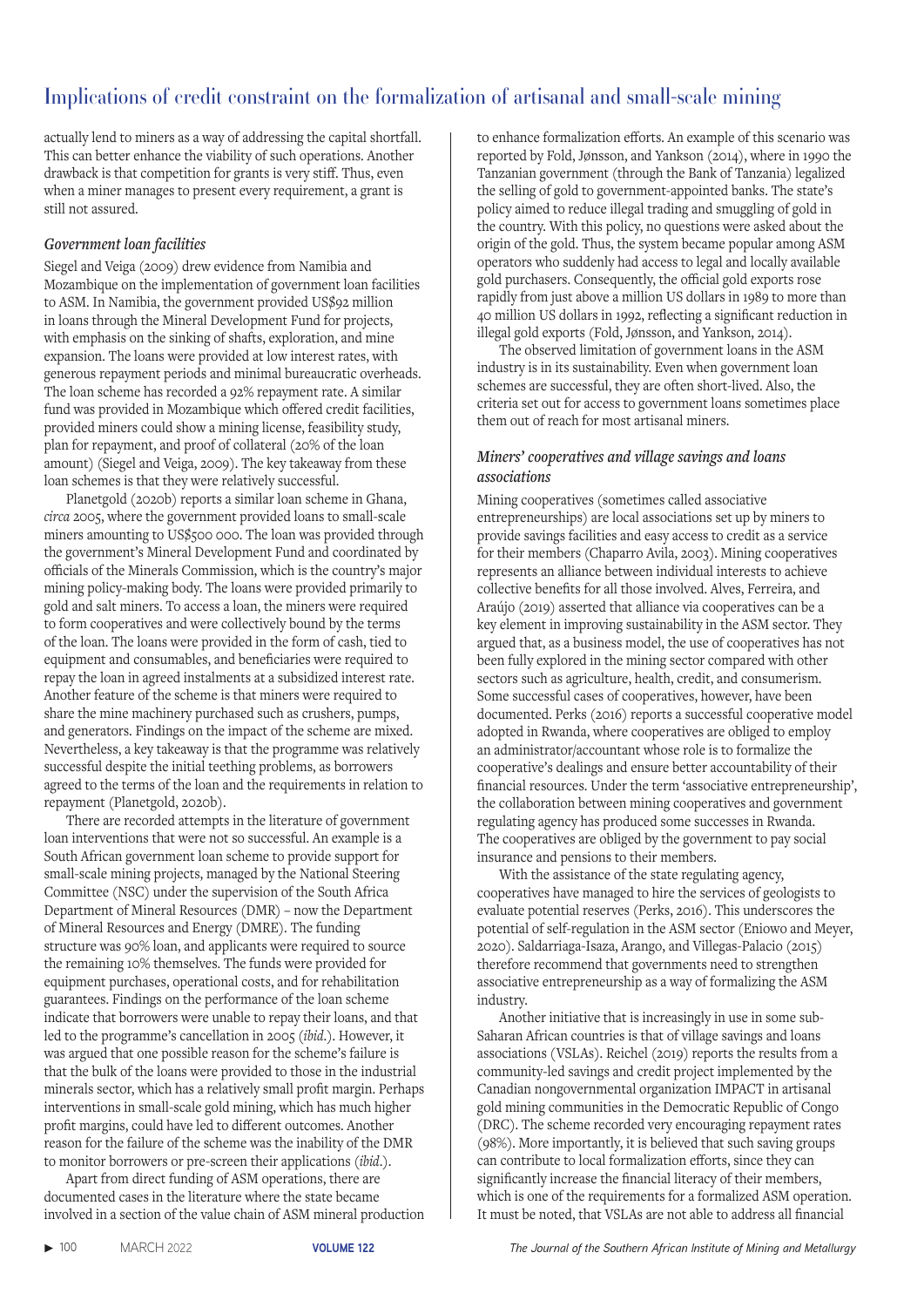problems in ASM, *e.g*. major capital investment. However, they can contribute to cover the basic financial needs of miners, such as medical bills, children's school fees, food security, and housing needs, before banks or other formal lenders step in (*ibid*.).

### *Commercial bank loans*

Despite the potential of ASM, the absence of formal bank investment in the sector is worrisome. The few recorded attempts to fund ASM operations through commercial bank loans usually have challenges. A typical illustration of this was an initiative to supply credit to emerald miners in Zambia, documented in Siwale and Siwale (2017). To access the fund, which was made available by the European Investment Bank (EIB), miners were required to provide bankable documents with requisite technical documents if their applications were to be considered. Siwale and Siwale (2017, p. 197) assert that 'due to the low educational levels among these miners, none were able to submit an application deemed acceptable to the EIB'. More appalling was that in this case, the technical assistance unit of the bank that was meant to assist loan applicants to design bankable documents required miners to pay 30% of the cost of designing the documents. Where applications for a loan were successful, miners were asked to pay the balance of 70%. In effect, artisanal miners could not afford these costs, and the project completely failed to fund any ASM operation.

### *Microfinance loans*

To close the funding gap for artisanal miners, another reasonable option would be the creation of microfinance institutions specifically for artisanal mining operations, similar to the agricultural microfinance banks and other trade microcredit agencies in developing countries. Blore (2015) noted that, remarkably, only a few attempts have been made to create alternative financing networks specifically for artisanal mining, despite the rise of the microcredit movement. More recent literature, however, provides evidence of microcredit initiatives in sub-Saharan Africa that brings glimpses of hope for formal lending in the industry. A typical example is the microfinance initiative used to support an equipment lending model based on a 'group sharing' arrangement, in the Bolgatanga and Tongo communities in Ghana. In this model, participants in a group rank their fellow group members according to their financial strength. This rank is used to determine who receives the loan first, and to elect a chairperson who coordinates the repayment. One useful feature of this financing arrangement is that the risk is shared across the group's members (Planetgold, 2020b).

While microfinance funding may be quite helpful as a funding option for ASM activities, the funding provided by such schemes is usually not enough to cater for efficiently mechanized small-scale mining operations. Thus, there is a need for ASM operations to be able to access commercial loans to acquire mining equipment in order to scale up their operation, improve their performance, and more importantly, ensure that their operation is safer and more environmental-friendly.

A snapshot of the major credit schemes used to fund artisanal and small-scale mining operation in selected sub-Saharan African countries and their successes and failures is shown in Table II.

### **Implications of ASM credit constraints**

As shown, ASM operators usually suffer from a lack of access to formal lending, which fuels the perpetuity of the poverty in ASM operations on the one hand, and increases the adverse consequence for safety, health, and the environment on the other. It has been shown that the primary factor responsible for the problems caused by ASM is the inability of operators is to obtain capital for investment to advance their operations (see Figure 1). This leads to the use of inadequate techniques for mining and processing, resulting in low recoveries and productivity and traps them into crude and inefficient mining and processing. A consequence of this is the poor health, safety, and environmental record attributed to the occupation (Barry, 1996). Richard Noetstaller, in his keynote address at a World Bank round table on ASM. asserts that 'most of the harmful effects of artisanal mining

 *Table II*

 **Credit schemes used to fund ASM in selected sub-Saharan African countries (author's compilation)**

| <b>Credit scheme</b>                              | Country                               | Remarks                                          |
|---------------------------------------------------|---------------------------------------|--------------------------------------------------|
| Government loan facilities                        | South Africa                          | Unsuccessful, borrowers were unable to repay     |
| Government loan facilities                        | Namibia                               | Successful: 92% repayment rate recorded          |
| Government loan facilities                        | Mozambique                            | Successful, but out of reach for most miners     |
| Government loan facilities                        | Zimbabwe                              | Successful, but short-lived                      |
| Government loan facilities                        | Ghana                                 | Successful, though had initial teething problems |
| Mining cooperatives                               | Rwanda                                | Successful                                       |
| Village savings and loans<br>associations (VSLAs) | Democratic Republic<br>of Congo (DRC) | Successful                                       |
| Donor grants - World Bank                         | Nigeria                               | Satisfactory                                     |
| Donor grants - World Bank                         | Uganda                                | Successful                                       |
| Donor grants - World Bank                         | Tanzania                              | The scheme is just emerging.                     |
| Informal finance                                  | Ghana and Tanzania                    | Unfavourable to miners                           |
| Informal finance                                  | Rwanda                                | Unfavourable to miners                           |
| Commercial loan                                   | Zambia                                | Unsuccessful                                     |
| Microfinance loan                                 | Ghana                                 | Successful                                       |
|                                                   |                                       |                                                  |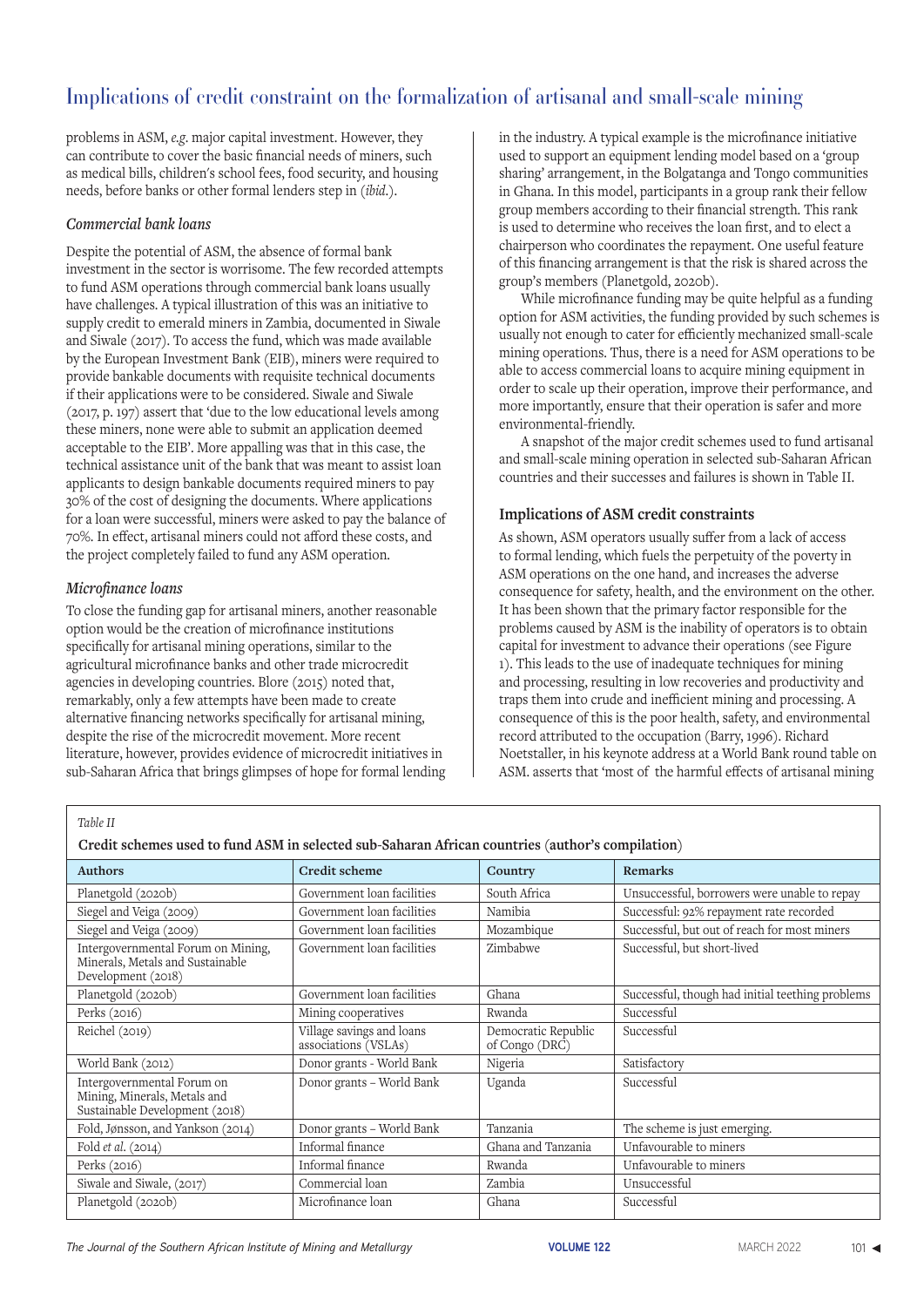

**Figure 1—Negative circle affecting artisanal miners (Noetstaller, 1995)**

is directly related to the technical and financial limitations typical for the subsector' (Noetstaller, 1995, p. 5).

A typical illustration of the offshoot of the ASM poverty circle is that of tin ore (cassiterite) artisanal mining in Jos, Nigeria carried out by groups of community peasants using a local method of mining called *loto*<sup>3</sup> . Mallo (2011) examined *loto* mining and argued that miners using this technology lead a hard, insecure, unhealthy, and dangerous life while their earnings remain low. Each miner receives an average income of less than US\$1 a day, placing them squarely in the broad category of 'absolute poverty'. Apart from that, the *loto* mining technique results in large-scale environmental degradation which adversely affects the land, waters, and other aspects of the ecosystem.

Noetstaller (1995) states that, given the crude processing techniques typically employed in ASM, usually only about 50% of the valuable minerals is recovered, the remainder being lost in the tailings and thus wasting non-renewable resources. This argument, among others, fuels the recent efforts to prioritize the issue of formalization of artisanal mining. What it involves, and why is important to do so, are discussed in the next section.

#### **Formalization of ASM – The major discussions**

The concept of formalization, for the development of informal economic activities, such as artisanal mining, has its origin in the study of Hernando de Soto, a Peruvian economist, who argued that property rights are the key to overcoming poverty in the developing world. He opined that the issue of formalization is ultimately about a clash between what can be termed the 'mainstream legal economy' and the 'informal or extra-legal economy' (De Soto, 2000). As much as 80% of economic activities are part of the informal (extra-legal) economy . Thus he argues that by not extending rights to the informal economy, government institutions are denying economic freedom to an overwhelming majority of the world's population, who exist in a state of 'legal apartheid' (Siegel and Veiga, 2009). As a result, there is now a consensus among scholars that the foundation of intervention in ASM lies in formalization. Formalization, in the context of ASM, involves governments and other stakeholders demanding that ASM operators obtain necessary permits, in line with the law, with the goal of attracting support to their operations. The expected benefits that formalization would bring to the ASM industry, as documented in the literature, are discussed below.

#### *Collateral security*

It has been established that the lack of collateral security4, occasioned by the peasant nature of ASM operators, is a major impediment to formal lending in ASM (Eniowo and Meyer, 2020). Thus, proponents of formalization argue that the acquisition of mineral properties benefits the miners by providing them with a form of collateral through which they could access support to upgrade their operations. They argue that poor people possess assets, but because these assets exist in the informal sector, they lack legal representation that can help generate adequate capital or value. It is therefore believed that formalization will give informal miners a face and more visibility that can bring about financial intervention from the state and financial organizations (Siwale and Siwale, 2017).

### *Access to mineralized land*

Regarding access to land with mineral deposits, the issue discussed in the literature relates to how ASM operators could have easy and affordable access to mining licenses. Studies have documented instances where local populations and artisanal miners have discovered rich mineral deposits that ended up in the hands of large-scale mining companies (Hentschel, Hruschka, and Priester, 2002). Similarly, the regulatory bottlenecks involved in artisanal miners' access to mining licenses are well documented (Siegel and Veiga, 2009). To tackle these challenges, in line with formalization, legislation for ASM 'designated mining spaces' has been recommended. Examples of this form of legislation can be seen in the DRC, Mali, Mozambique, and Tanzania (Mutemeri *et al.*, 2016; Corbett, O'Faircheallaigh, and Regan, 2017; Hilson *et al*., 2021).

### *Attraction of credit*

Proponents of formalization argue that it would provide the necessary exposure to ASM operations, which would help the operators to access formal lending. They argue that having informal mining formalized will give the miners more visibility, which can bring about financial intervention from the state and financial organizations (Eniowo and Meyer, 2020). Recently, attention has been placed on how to upgrade artisanal mining operations to a more sustainable form of small-scale mining enterprise (Marin *et al*., 2016). The goal is to improve the artisanal miners' access to formal lending, which is in line with the formalization drive. The relationship between access to credit and formalization will be further expanded in later sections of this paper.

# *Stemming the tide of clashes*

More expediently, formalization presents an opportunity to abate the dangerous clashes between the informal and formal mining sectors. Informality breeds chaos. The clashes caused by illegal miners entering established large-scale mines make a case for the formalization of informal ASM. These intrusions are sometimes carried out violently. A reported case is a gold mine owned by AngloGold Ashanti in Ghana, which was overrun by thousands of illegal miners in 2016, and the mine was forced to evacuate employees (Jamasmie, 2016). Another reported case is an intrusion at the copper mine operated by Glencore in Congo,

<sup>&</sup>lt;sup>3</sup> Loto mining involve group of community peasants numbering 10 to 15 who form clusters by separating themselves into groups consisting of those who extract the cassiterite and those who process it. The cycle of operation involve manual digging of pits to an average depth of 30 m and sluicing water over the ore, sun-drying it, and marketing the product.

<sup>&</sup>lt;sup>4</sup>Collateral security is defined as an asset which a borrower is required to deposit with, or pledge to, a lender as a condition of obtaining a loan, which can be sold off if the borrower defaults on the loan (Pass, Lowes, and Davies, 2005).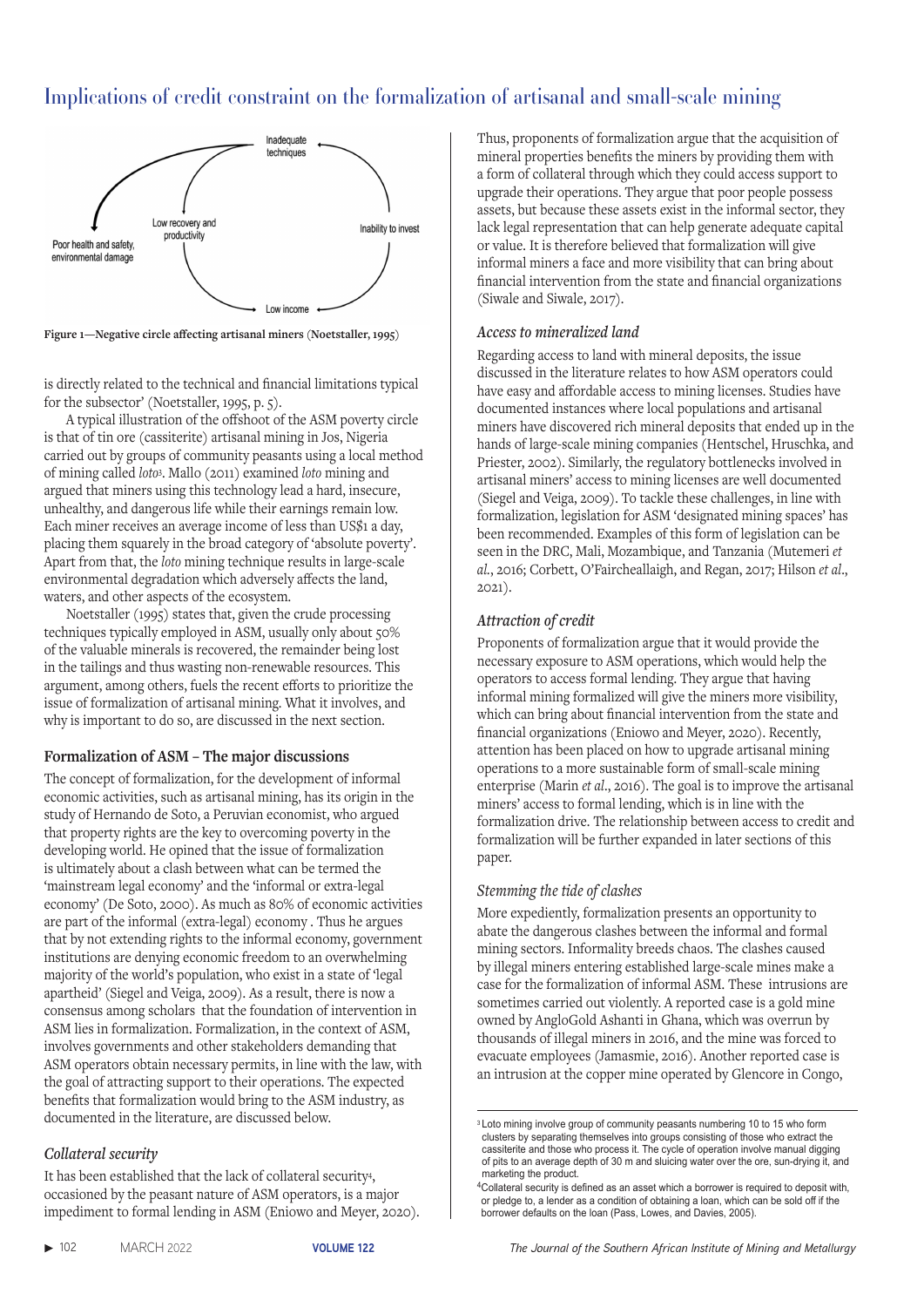where 43 deaths, including those of several illegal miners who broke into the mine site, were caused by a landslide (*ibid*.).

The unsafe investment environment created by these clashes puts doubt in the mind of investors in several would-be mining destinations in Africa. Furthermore, as illegal miners operate without consideration for safety, there is usually a record of high casualties in their operations, which brings into question the issue of safety. A typical example is an accident that occurred in the shaft of an unused gold mine in South Africa in 2017 where over 30 illegal miners died in an explosion (Bloomberg, 2019). It has been argued that while effective policing of the ASM industry may sometimes be unavoidable, formalization presents a more sustainable solution and a win-win situation for policy-makers and artisanal miners in addressing the major conflicts linked to ASM. By capturing informal miners to the formal domain, and designating mine spaces for them, it has been perceived that the clashes between the formal and informal mining sectors would be abated.

### *Improving working conditions*

Advocates of formalization argue that it would help miners to receive the necessary support through which their working conditions can be improved (Fold, Jønsson, and Yankson, 2014). It is expected that the support that miners would receive will help improve their health and safety conditions, working environment, and enhance access to better equipment. It would also create an avenue for the state to check issues such as child labour, prostitution, drug abuse, and other social menaces associated with the occupation. Thus, formalization makes it easier to trace those who abuse the vulnerable sections of the population.

# *Generation of tax*

For governments, the issuance of legal documents, in particular licenses to miners, provides the benefit of taxation. As such, the formal system can therefore be described as a win-win for both the state and the miners (Siegel and Veiga, 2009). Several studies have examined the issue of taxation of the informal economy such as the ASM sector. Some suggest that increased taxation, along with burdensome regulation, is counterproductive to the formalization drive (Ihrig and Moe, 2004). Others argue that the relationship between taxation and formalization is not a direct one, claiming that what motivates firms to formalize, register, and/ or pay tax is the availability of credit markets and the potential for greater productivity (McKenzie and Sakho, 2010).

# *Protection of the environment*

While the granting of mining rights bestows benefits on artisanal miners, it also imposes duties on them to conform to environmental, human rights, and labour standards. The negative impact of ASM on the environment is well documented in the literature (Clement and Olaniyan, 2016; Owolabi and Opafunso, 2017; Omotehinse and Ako, 2019). Advocates of formalization therefore argue that it makes it easier to identify operations that harm the environment and to monitor compliance to environmental, safety, and health standards. In line with formalization efforts, studies have recommended vocational training courses for miners and capacity-building, provision of mining-related extension services, and adequate institutional support in order to tackle environmental damage traced to the occupation (Hilson, 2002; Hinton, Veiga, and Veiga, 2003; Spiegel and Veiga, 2005).

### **Access to credit in ASM and implications for formalization**

Recent United Nations guidelines on artisanal mining formalization describe access to finance as 'one of the most pressing needs' in ASM (Reichel, 2019). Table III provides illustrations of how poverty and lack of access to credit impede the formalization drive in some sub-Saharan African countries. One essential for access to credit is financial inclusion5 . The link between formalization and financial inclusion in ASM is quite complex. Hilson and Ackah-Baidoo (2011) regard formalization as a prerequisite for access to finance for ASM operators. However, Reichel (2019) opined that the absence of formal financial services is a major obstacle to the development and formalization of ASM, especially in areas that are affected by conflict. In places where there are available formal financial institutions, there is often that challenge of ease of access to funds for ASM operators. The reasons for this will be discussed next.

The associated financial risks involved in ASM operations are a primary cause of difficulties in accessing formal finance. Previous studies such as Binks, Ennew, and Reed (1992) reveal that it is harder for small businesses to obtain credit than for larger firms. Binks Ennew, and Reed argue that small businesses have trouble in obtaining loans since they can experience a debt gap caused by insufficient business collateral. Perks (2016) cites local banks' lack of experience in translating geological assets into collateral that is familiar to them as the reason why artisanal miners may not enjoy bank lending. Holistically, for ASM, the reasons for poor financial services can be attributed to a long list of credit risks, some of which are itemized under the next subheading. Reichel (2019) suggested that these factors could contribute to actual or perceived challenges in making loan repayments.

# *Predicting ASM viability*

As highlighted, the inability of formal lenders to predict the viability of ASM operations by quantifying and pricing the credit risks of such investments limits the ability of artisanal miners to access formal bank financing. Hilson and McQuilken (2014) identified the concern of government-sponsored 'mining banks' in supporting ASM operations in developing countries. It is believed that ASM has high technical and financial risks; funding the operations is hence difficult and expensive. It is a fundamental principle that recipients of loans must be creditworthy companies with technically and financially viable operations and projects (Bosson and Varon, 1978). For ASM operations to be technically viable, efficient and safe types of machinery are required. As such, financial viability is a prerequisite for the technical viability of ASM companies.

A nuanced study into the inability of ASM firms to obtain capital for their operations by Seccatore *et al*. (2014) reveals that the high-risk nature of the investment, occasioned by the lack of guarantee of return or fiscal success, is a cause. As a result, there is little attraction for investors in the occupation. This situation is further compounded by the absence of proper geological exploration. As such, artisanal miners restrict their operational planning to instinct and rely on experience based on previous operations (Marin *et al*., 2016). Any meaningful upgrade

<sup>3</sup>The World Bank (2018) defined financial inclusion as a term used to describe individuals and businesses' access to useful and affordable financial products and services that meet their needs – transactions, payments, savings, credit, and insurance – delivered in a responsible and sustainable way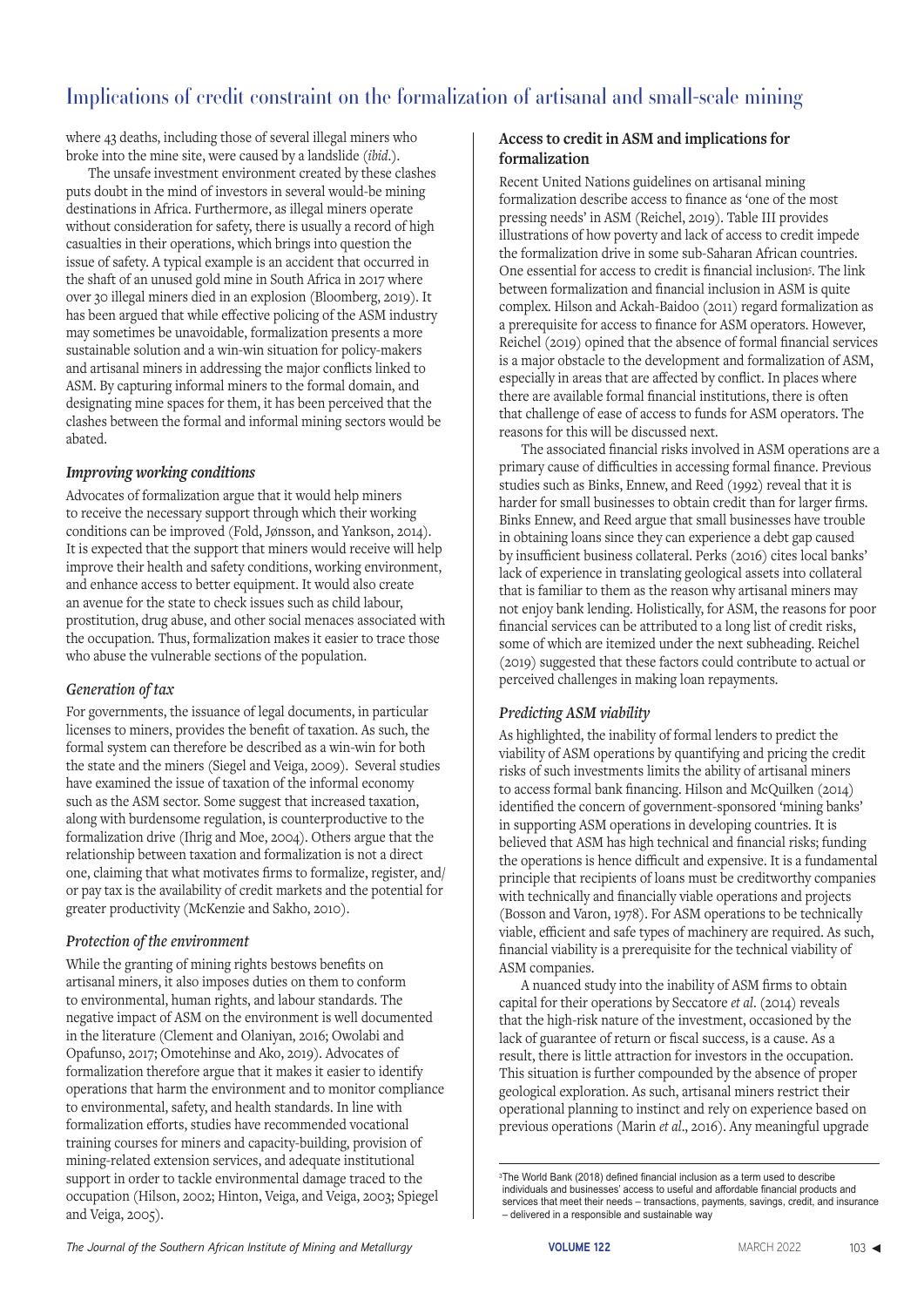| Table III                                                                                                      |                                       |                                                                                                                                                                                                                                                                                                                                                    |                                                                                                                                                                                                                                                                                        |  |  |  |
|----------------------------------------------------------------------------------------------------------------|---------------------------------------|----------------------------------------------------------------------------------------------------------------------------------------------------------------------------------------------------------------------------------------------------------------------------------------------------------------------------------------------------|----------------------------------------------------------------------------------------------------------------------------------------------------------------------------------------------------------------------------------------------------------------------------------------|--|--|--|
| Summary of findings on the effect of financial constraint on the attempt to formalize ASM in some case studies |                                       |                                                                                                                                                                                                                                                                                                                                                    |                                                                                                                                                                                                                                                                                        |  |  |  |
| Publication                                                                                                    | Case study                            | Observation                                                                                                                                                                                                                                                                                                                                        | Recommendations                                                                                                                                                                                                                                                                        |  |  |  |
| Spiegel (2012)                                                                                                 | Zimbabwe                              | Government banned ASM activities, then demanded<br>that artisanal miners submit an Environmental<br>Impact Assessments (EIA) before they could resume<br>work. The costs for the EIA were prohibitive<br>(up to US\$4000) and the miners could not afford this.                                                                                    | Decentralized and 'assistance-oriented' ASM<br>sector management policies should guide future<br>political decisions.                                                                                                                                                                  |  |  |  |
| Van Bockstael<br>(2014)                                                                                        | Liberia                               | Advanced artisanal miners who wish to improve their<br>production capacity by using earthmoving equipment<br>complained that they are required to apply for a different<br>license, which costs up to US\$10 000, and which is more<br>than they could afford.                                                                                     | Top-down regulatory policies should be avoided.<br>Laws should be made attractive to encourage<br>ASM operators to willingly opt-in.                                                                                                                                                   |  |  |  |
| Reichel (2019)                                                                                                 | Democratic Republic<br>of Congo (DRC) | Majority of ASM sector is still shut out of financial<br>inclusion programmes, which affects their<br>access to credit.                                                                                                                                                                                                                            | Miners' village savings groups can contribute to<br>closing the capital gap for ASM operators,<br>especially at the basic personal level.                                                                                                                                              |  |  |  |
| Hilson (2020)                                                                                                  | Sierra Leone                          | Small-scale license costs a whopping US\$1000,<br>requires an annual fee of US\$800 per hectare for plots,<br>and a renewal fee of US\$1000. Fewer than 10 individuals<br>have been able to afford these costs over the 3-year<br>period of the study.                                                                                             | No recommendation.                                                                                                                                                                                                                                                                     |  |  |  |
| Hilson (2020)                                                                                                  | Ghana                                 | Considering the levels of payments that must be made<br>before an application can be reviewed, the costs of<br>obtaining a license to mine on a small scale are so<br>high that only a small group of individuals can consider<br>moving towards legality.                                                                                         | No recommendation.                                                                                                                                                                                                                                                                     |  |  |  |
| Kinyondo and<br>Huggins (2020)                                                                                 | Tanzania                              | Training centres set up to enhance capacity-building of<br>ASM workers and other professionals in the mining<br>sector offer courses at a rate too expensive for an average<br>ASM worker. The fees are between US\$260 and US\$434,<br>which is quite a high sum in a nation with a per<br>capita GDP of US\$1050.                                | Government is advised that affordability of the<br>training courses is essential for formalization.<br>Also, it is argued that if the state uses the<br>training centres primarily to generate profit<br>rather than serve miners' needs, they will<br>become less relevant over time. |  |  |  |
| Hilson et al.,<br>(2021)                                                                                       | Mozambique                            | Miners have spent huge sums in attempts to get<br>licensed but to no avail. A respondent recounts<br>'I have spent around 200 000 MZN (US\$3000)<br>to gather all the required documents but still have<br>no license. It's too much money, I don't have a salary'.<br>The poverty situation affects the ability of miners<br>to pay for licenses. | Government should simplify the licensing system<br>for ASM. This, among other steps, would help<br>individuals in ASM to expand their operations.                                                                                                                                      |  |  |  |

of ASM should therefore be accompanied by optimization of the creditworthiness of ASM companies.

To tackle this limitation, some recent studies have proposed methodologies for creating mineral deposit certainty that can help boost the confidence of formal lenders in investing in ASM operations. For example, a recent approach was developed in Marin *et al*. (2016) which simplifies the method for the determination of the feasibility of a new ASM operation. In this approach, there is no need for a large investment to ascertain the feasibility of a small-scale mining operation like that required for large-scale mineral exploration. Instead, only proof of 'minimum reserve and replication' is needed for the project start-up (Seccatore *et al*., 2014; Marin *et al*., 2016 ).

Marin *et al*. (2016) defined 'minimum reserve' as a reserve whose exploitation allows for the payback of the capital expenditure (CAPEX), operational costs of the mining business, provides capital for another round of exploration to extend the proven reserve, and desired profit. 'Replication' is the exploitation in several volumes of minimum reserves (Marin *et al*., 2016). When applied to a real case, it was shown that the reserve required to prove the feasibility of a responsible small-scale operation is of the order of 1/1000 of that required for large-scale mining. The 'minimum reserve and replication' technique could help boost investors' confidence in ASM operations, specifically

because orebody risk is the single most important characteristic that potential lenders focus on for their due diligence (Benning,  $2000$ ).

However, it is also true that proof of economic feasibility through a Proved Mineral Reserve alone is not a guarantee of the sustainability of an ASM operation. It is equally essential that ASM operators can service loans obtained for investment. This re-echoes the need for strengthening of the technical and financial capabilities of artisanal miners, which was identified by Sinding (2005). The study stressed that in some cases artisanal miners may only have enough to cover subsistence and operating costs. Still, a miner is continuously faced with the choice between current consumption (whether for subsistence or operating) and investment. The choice made in this regard may ultimately determine whether the miner will be able to break free from the poverty circle.

# **Discussion and concluding remarks**

Formalization is conceived as an avenue through which government could enhance the economic fortunes of indigenes, protect the environment, and generate tax by regularizing the operations of artisanal miners. ASM, whether formal or informal, cannot simply be wiped out through heavy-handed measures. This could result in a more dangerous social menace being created.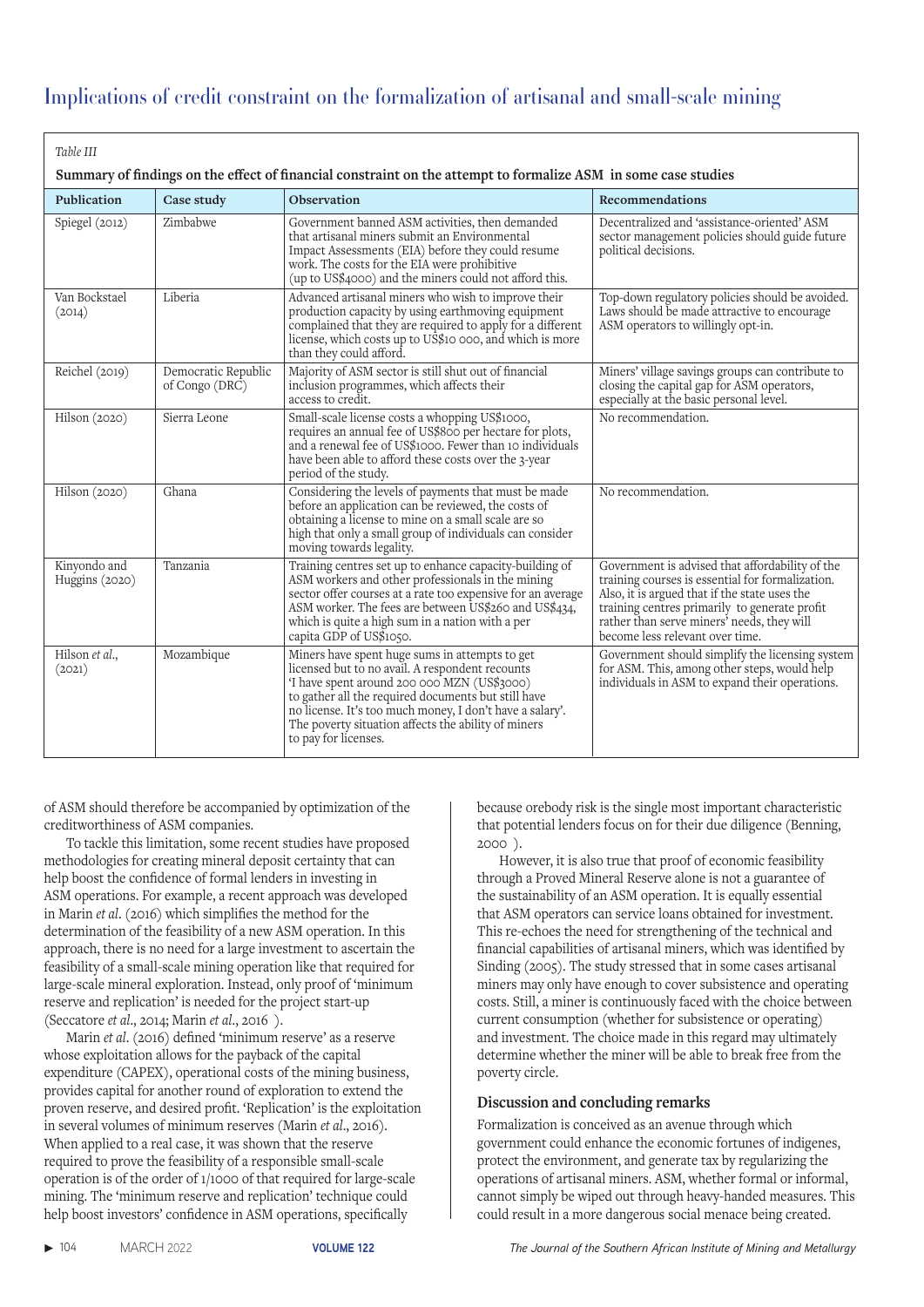Rather, the operations must be formalized and their performance upgraded to meet global best mining practices. However, for a sustainable formalization drive, the limited availability of formal lending in the ASM industry is a challenge. It has been shown that the persistence of informality in the ASM sector can be traced to the lack of sustainable finance mechanisms for operators (Fold, Jønsson, and Yankson, 2014; Siwale and Siwale, 2017; Eniowo and Meyer, 2020 *etc*.).

A body of knowledge has attempted to unravel the mystery behind ASM's lack of credit access. Fold, Jønsson, and Yankson (2014) argue that ASM operators face difficulty in accessing formal loans due to a lack of collateral and insecure production outcomes. The question that arises here is, can all ASM operations vaguely be classified as having insecure production outcomes? Perhaps a more robust argument for the justification of formal lenders' apathy in ASM is the point emphasised in Ledwaba (2017), that ASM lacks access to funding due to poor knowledge of the economic potential and lifespan of the mineral resource, economic value of the deposit, market availability, and recording of cash flows .

Other studies such as that of the Environmental Law Institute (2014) question the technological capabilities of miners and cite the unavailability of adequate geological knowledge that can improve lenders' confidence in the deposit. Theoretically, the essence of ore reserve estimation carried out before mining operations commence is to provide proof of the existence of the orebody. Typically, this should be followed up by documented feasibility studies that provide evidence of financial viability of the business – which is what formal lenders want to see, but which ASM operators may not be able to provide. Thus, a reasonable direction for intervention aimed at optimizing the ability of ASM operators to access loans must focus on closing the gap between the requirements of formal lenders and the inadequacies of ASM operators.

In line with this, recent studies on ASM concentrate on how to strengthen and upgrade ASM companies with the goal of tackling the challenge of undercapitalization. Some of the strategies put forward include the creation of ASM designated areas (formalization of ASM spaces) (Corbett, O'Faircheallaigh, and Regan, 2017); provision of revolving loans for ASM companies (Spiegel and Veiga, 2005); establishing village savings and loans associations (VSLAs) (Reichel, 2019); and creation of mineral buying centres (Adesugba, 2018). Likewise, some authors suggest the provision of community-led microfinance schemes, increasing the financial literacy of ASM operators (Reichel, 2019), and training ASM operators on economic sustainability (Stocklin-Weinberg, Veiga, and Marshall, 2019) .

Other studies prescribe emerging alternative forms of project financing such as metal streaming and offtake agreements (Perks, 2016). Specifically, Perks (2016) argues that considering the constraint faced by ASM operators in accessing formal domestic financing sources, which has hindered the capacity of the ASM subsector to move from opportunistic activity to sustainable growth, formal streaming, and offtake agreements could provide a further push for the small-scale mining sector to effectively develop and mature.

However, one key initiative that may play a more sustainable role in enhancing ASM operators' access to credit is the strengthening of associative entrepreneurship movements such as miners' cooperatives. First, this form of association would help miners to accumulate enough capital with which they could engage in more viable and safer operations (Saldarriaga-Isaza,

Villegas-Palacio, and Arango, 2013). Additionally, considering the low tendency of miners to save, which is partly due to the burden of the informal arrangements through which their operation is usually funded, associative entrepreneurship provides an option for artisanal miners to increase their financial capital. Furthermore, due to the perceived itinerant nature of artisanal mining, such associations provide a face for artisanal miners, a governing structure, and an avenue through which miners could be held accountable for excesses in their operations.

As efforts are being made to capture artisanal and small-scale mining operations into the formal economy, as is the case in South Africa and other sub-Saharan Africa nations, attention must now be placed towards upgrading ASM operations economically to sustainable enterprises. In the long run, there is need for ASM companies to be able to operate sustainably without grants from governments and international donors. In this regard, this paper argues that future research and policy frameworks need to focus on optimizing the creditworthiness of ASM firms, with the goal of enhancing their ability to attract formal funding from banks and microfinance institutions. To achieve this, a mechanism must be developed to assist miners in acquiring adequate knowledge of the orebodies as this would improve the confidence of would-be investors and formal lenders.

Again, it has been shown that recipients of loans should be creditworthy companies with financially viable operations. ASM, as is practiced, has been unable to attract formal lending, partly because there is no standard, specific to ASM, for estimation of viability or creditworthiness. It is therefore recommended that future study should also consider creating simplified tools and methods to estimate the viability of ASM operations – such methodology should be void of the encumbrances seen in banks' due diligence for large mining companies. It is equally important that the scope of the current ASM formalization efforts is expanded to familiarize ASM operators with the credit risks inherent in their operations and train operators on mechanisms with which such risks can be reduced.

#### **References**

- Adesugba, A. 2018. A study of the challenges of gemstones artisanal and smallscale mining in Nigeria. *Journal of Scientific Research and Studies*, vol. 5, no. 4. pp. 97-108.
- Alves, W., Ferreira, P., and Araújo, M. 2019. Mining co-operatives: A model to establish a network for sustainability. *Journal of Co-operative Organization and Management*, vol. 7, no. 1. pp. 51-63.
- Barry, M. (ed.). 1996. Regularizing informal mining: A summary of the proceedings of the International Roundtable on Artisanal Mining. *Industry and Energy Department Occasional Paper* no. 6. Industry and Energy Department. World Bank, Washington.
- Benning, I. 2000. Bankers' perspective of mining project finance. *Journal of the South African Institute of Mining and Metallurgy*, vol. 100. May/June. pp. 145-152.
- BINKS, M.R., ENNEW, C. T., and REED, G.V. 1992. Information asymmetries and the provision of finance to small firms. *International Small Business Journal*, vol. 11. pp. 35-37.
- Bloomberg. 2019. Death toll at Glencore's mine puts spotlight on illegal mining. *Mining Weekly*, June 2019.
- Blore, S. 2015. Capacity building for a responsible minerals trade (CBRMT), working with producers to responsibly source artisanal gold from the Democratic Republic of Congo. https://pdf.usaid.gov/pdf\_docs/PA00TNFP.pdf
- Bockstael, S.V. 2014. The persistence of informality: Perspectives on the future of artisanal mining in Liberia. *Futures,* vol. 62. pp. 10-20.
- Bosson, R. and Varon, B. 1978. The mining industry and developing countries. World Bank, Washington, DC.
- Chaparro Avila, E. 2003. Small-scale mining: A new entrepreneurial approach. *Recursos Naturales e Infraestructura*. https://repositorio.cepal.org/bitstream/ handle/11362/6419/1/S038506\_en. pdf [accessed 6 June 2019].
- Clement, A. and Opafunso, O. 2016. Environmental assessment of lead contaminated site from artisanal gold mining in Bagega community, Nigeria. *Archives of Current Research International*, vol. 5, no. 4. pp. 1-9.